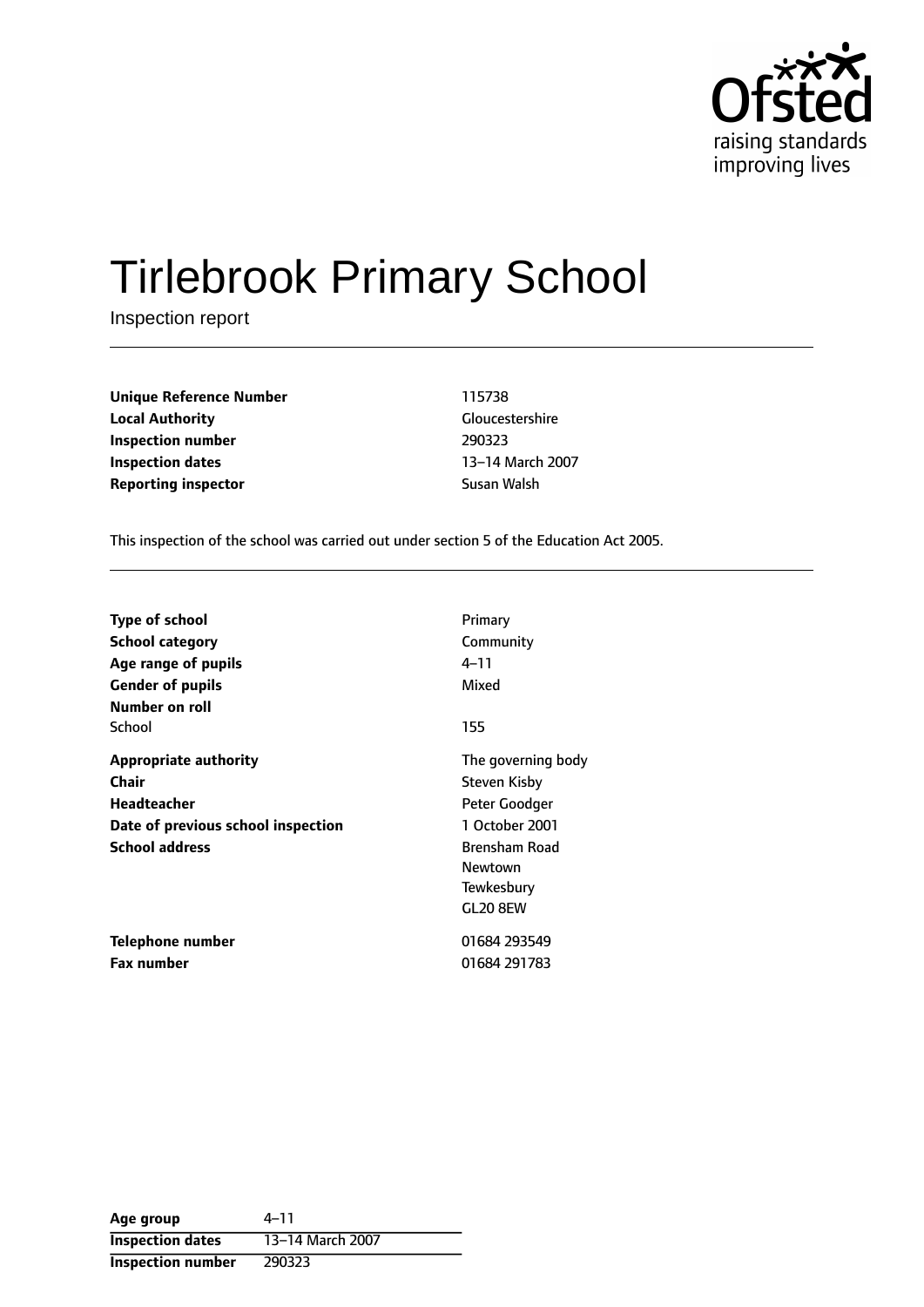.

© Crown copyright 2007

#### Website: www.ofsted.gov.uk

This document may be reproduced in whole or in part for non-commercial educational purposes, provided that the information quoted is reproduced without adaptation and the source and date of publication are stated.

Further copies of this report are obtainable from the school. Under the Education Act 2005, the school must provide a copy of this report free of charge to certain categories of people. A charge not exceeding the full cost of reproduction may be made for any other copies supplied.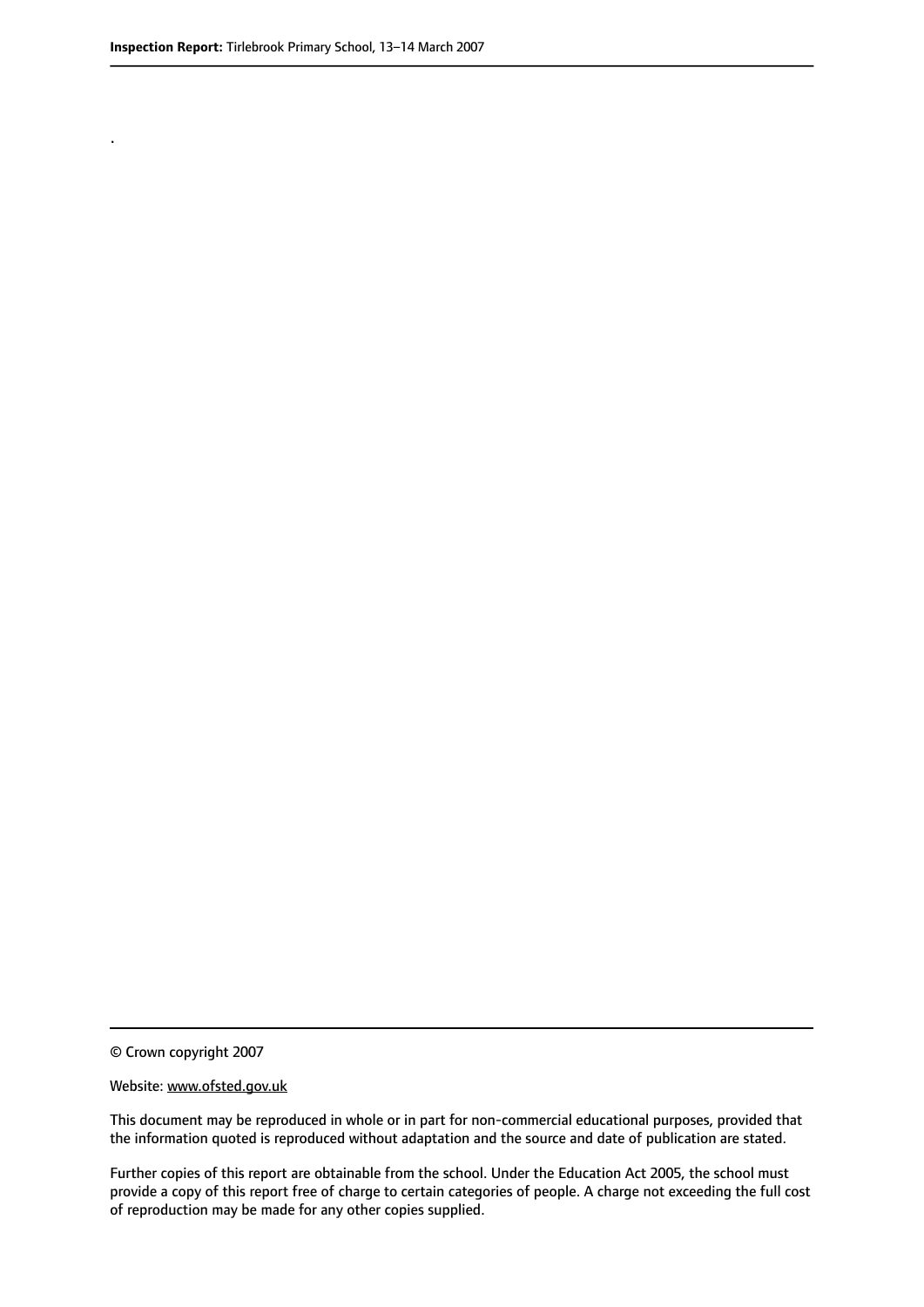## **Introduction**

The inspection was carried out by two Additional Inspectors.

#### **Description of the school**

Tirlebrook Primary School is smaller than average and serves a relatively advantaged local community. Some pupils come from further afield. The proportion of pupils who are entitled to free school meals is low and almost all pupils are White British. The proportion of pupils with learning difficulties is below average but is increasing. The school is undergoing considerable rebuilding. The school has gained Activemark and a Healthy Schools award.

#### **Key for inspection grades**

| Grade 1 | Outstanding  |
|---------|--------------|
| Grade 2 | Good         |
| Grade 3 | Satisfactory |
| Grade 4 | Inadequate   |
|         |              |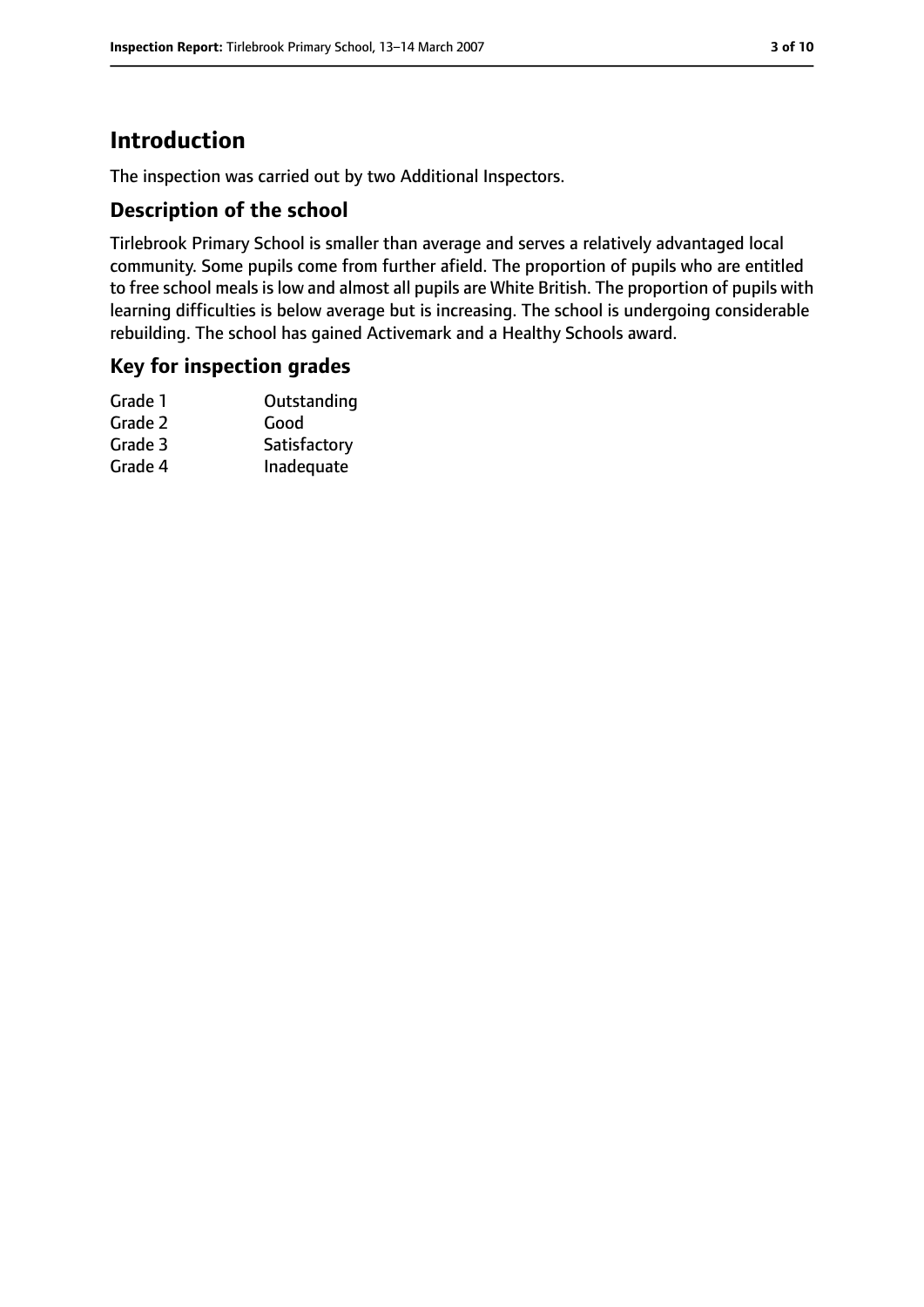# **Overall effectiveness of the school**

#### **Grade: 3**

The overall effectiveness of the school is satisfactory and pupils' personal development and well-being are promoted well. Parents are very supportive of the school and appreciate the care and family atmosphere provided. One comment captures the views of many: 'I know that should I have any problems I could approach any member of staff or the headteacher.' Pupils' personal development is good and is reflected in their responsible behaviour, their above average attendance and their positive attitudes to learning. Relationships between staff and pupils are very good and enable pupils to gain confidence and feel safe. The school gives high priority to pupils' pastoral care. However care, guidance and support are satisfactory overall because the school does not monitor pupils' progress in English closely enough or provide clear advice to pupils on how to improve their work. Standards are broadly average. By the end of Year 6 they are above average in mathematics and science and slightly below in English. Pupils make good progress in mathematics and do particularly well in science. Although achievement overall is satisfactory, pupils' progress in English slows down in Years 3 to 6. In the Reception class, temporary accommodation restricts the range of outdoor activities that can be planned for though the children in make satisfactory progress overall. The quality of teaching is satisfactory. The teaching of mathematics and science enables pupils to achieve well in these subjects. However in Years 3 to 6 pupils do not achieve as well in English because the work does not always build successfully on what they already know and can do. The curriculum is satisfactory and offers a good range of exciting extra-curricular activities which make a strong contribution to pupils' personal development and their enjoyment of school. Leadership and management are satisfactory. The headteacher has been instrumental in creating a strong family ethos within the school. Although the school's self-evaluation is satisfactory, monitoring is too informal and does not fully involve all staff with management responsibilities in the checking of pupils' progress and the quality of teaching. The school is taking action to improve teaching and learning in English which is already having some success in Years 1 and 2 where teaching is more consistent. The school has made satisfactory progresssince the last inspection having improved achievement in science and the use of information and communication technology (ICT). The school has a satisfactory capacity to improve further.

### **What the school should do to improve further**

- Raise standards in English by monitoring pupils' progress more closely in Years 3 to 6 and by providing effective academic guidance.
- Improve achievement in English in Years 3 to 6 by ensuring that teaching builds on pupils' previous learning.
- Develop the role of subject leaders in monitoring and improving the quality of teaching and learning.

## **Achievement and standards**

#### **Grade: 3**

Standards are broadly average and achievement is satisfactory. Pupils with learning difficulties make satisfactory progress in relation to their starting points and abilities. Children's skills on entry to school are wide-ranging but are often better than expected for their age. They make satisfactory progress and achieve above average standards at the end of Year 2. Standards in writing have improved recently as a result of improved teaching and many pupils are able to produce lively, detailed descriptions. At the end of Year 6, standards and achievement in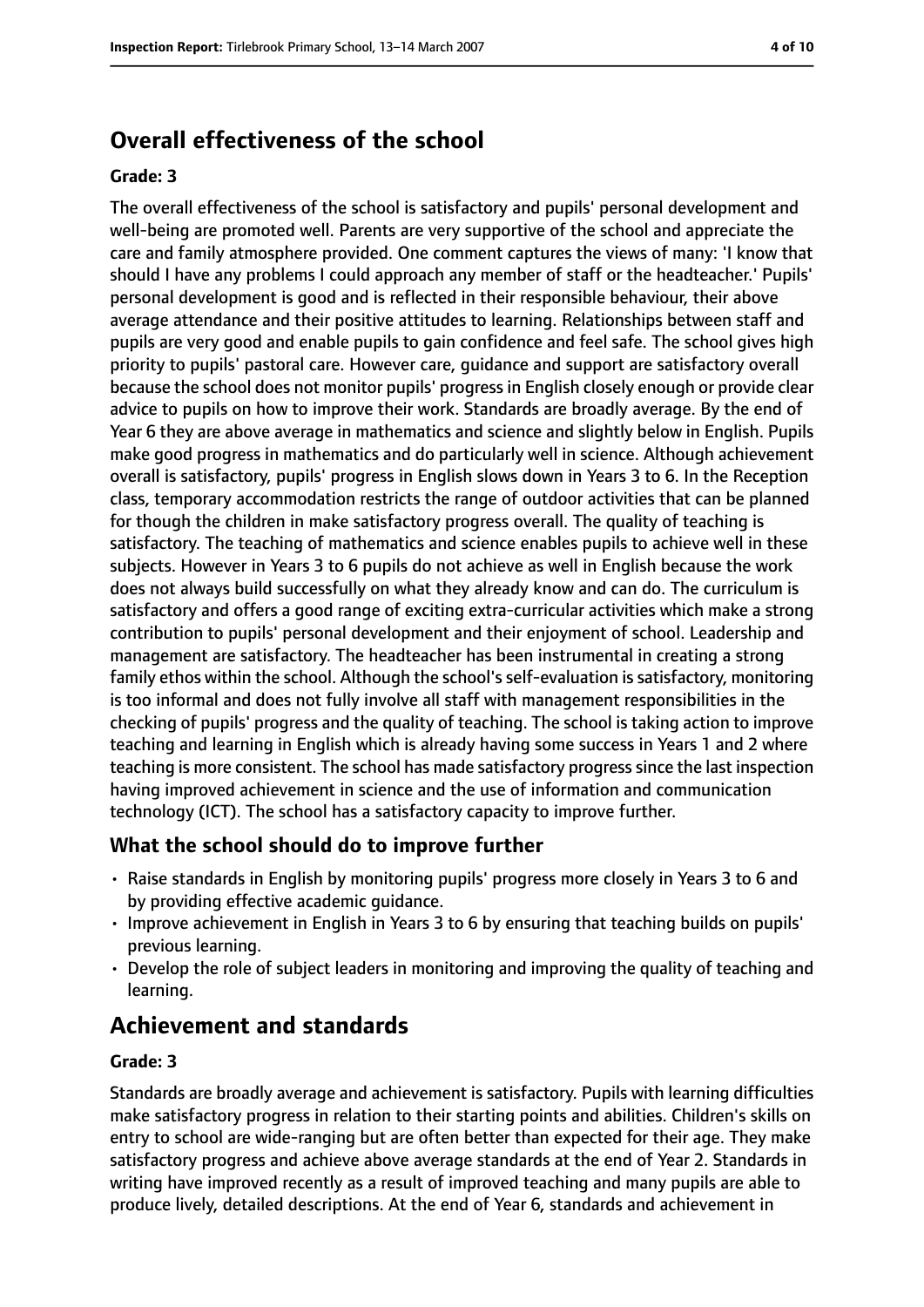mathematics and science have improved over the last two years and are above average. Progress in Year 6 is particularly rapid because of good teaching. Standards and achievement in English are slightly below average, with writing being particularly weak. In 2006, the school met challenging targets for mathematics and science but failed to meet them in English.

## **Personal development and well-being**

#### **Grade: 2**

The school is a calm, orderly community. Pupils' enjoyment of school is reflected in a sea of happy, smiling faces as they work and play harmoniously. Pupils' spiritual, moral, social and cultural development is good. Pupils are able to understand each other's feelings, are kind to each other and very involved in charity fund raising. Pupils are well aware of the importance of healthy eating and exercise and put this knowledge into practice. They feel safe in school and know who to ask for help if they need it. Pupils are satisfactorily prepared for their future, including learning how to manage money through organising fund raising to create a wildlife area. Pupils are confident and articulate but their relatively weak writing skills mean they are not as well prepared as they should be for the academic demands of secondary school.

# **Quality of provision**

## **Teaching and learning**

#### **Grade: 3**

There are pockets of good teaching across the school but in Years 3 to 6 its quality is variable and satisfactory overall. Good subject knowledge in science and mathematics, particularly in Year 6, is shared well with pupils and enables them to achieve well. High expectations, stimulating teaching and good support for individuals in Years 1 and 2 enable pupils to make good progress in their writing. However, in Years 3 to 6, not all lessons build sufficiently well on pupils' prior learning to enable them to make good progress in English. Some teachers make careful checks of pupils' learning in lessons but this is inconsistent across the school.

### **Curriculum and other activities**

#### **Grade: 3**

The curriculum is appropriately broad and balanced and is extended by a range of additional activities such as sports and music during the school day and after school. Careful planning ensures that pupils do not revisit topics when they are in mixed age classes. The curriculum is gradually being made more exciting by introducing French classes for pupils in Years 3 to 6 and good developments in ICT. There is a suitable emphasis on literacy and numeracy, although there are insufficient opportunities for older pupils to write at length. A variety of educational visits of residential trips contributes greatly to pupils' personal development and bringslearning to life.

### **Care, guidance and support**

#### **Grade: 3**

The school is a very caring community where relationships between adults and pupils are good. Consequently, pupils feel valued and secure which contributes to their good personal development and wellbeing. There are appropriate arrangements for child protection and ensuring pupils' health and safety. The few instances of inappropriate behaviour are quickly resolved by staff. Well thought out procedures assist children to settle quickly into the Reception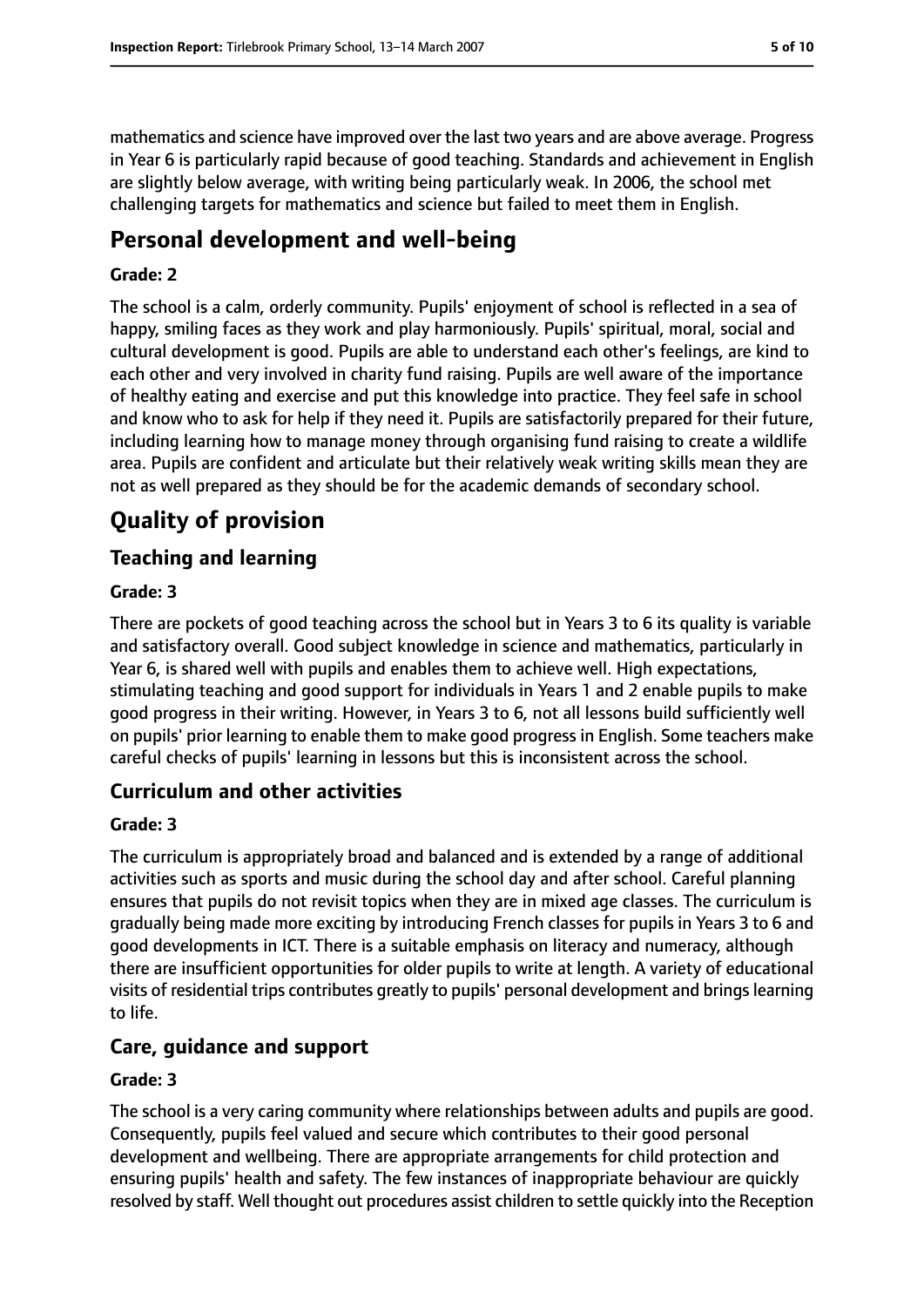class and to transfer to secondary school. Pupils benefit from effective guidance and support in relation to their personal development. However, pupils' academic performance in English is held back by weaknesses in the school's procedures for monitoring progress. Although they have targets for improvement, these are not as effective as they should be because pupils do not always remember exactly what they have to do to improve.

## **Leadership and management**

#### **Grade: 3**

The school works hard in partnership with parents, the community and external agencies to sustain a caring environment where pupils are safe. The leadership has not allowed the major building works to detract from the smooth day-today running of the school. The school's actions to improve achievement in English have been effective in Years 1 and 2 but less effective in Years 3 to 6 where teaching is more variable. Although the school monitors its performance satisfactorily, subject leaders are insufficiently involved in analysing pupils' progress or improving the quality of teaching and learning. Governors are very supportive of the school and are starting to provide appropriate levels of challenge.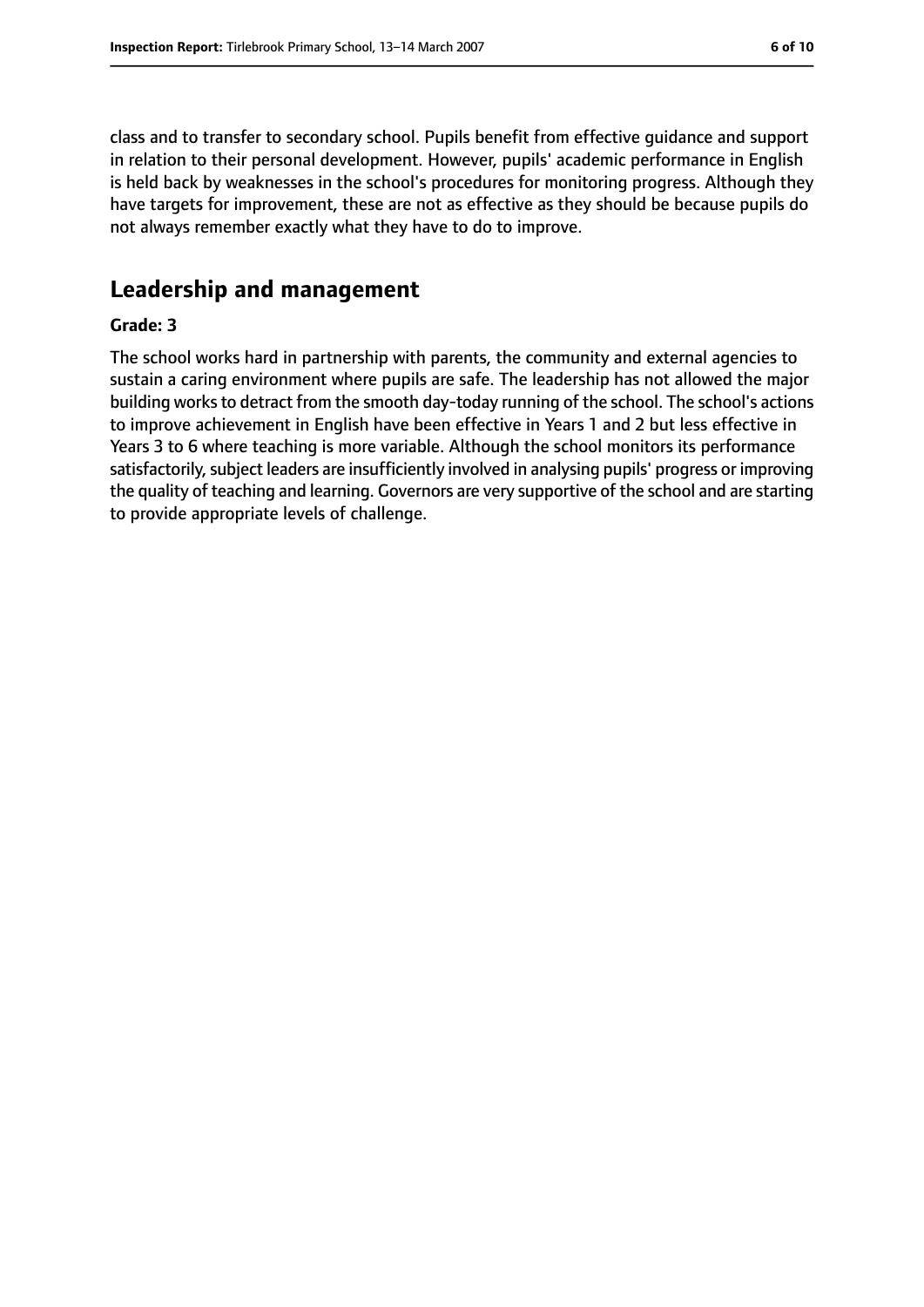**Any complaints about the inspection or the report should be made following the procedures set out in the guidance 'Complaints about school inspection', which is available from Ofsted's website: www.ofsted.gov.uk.**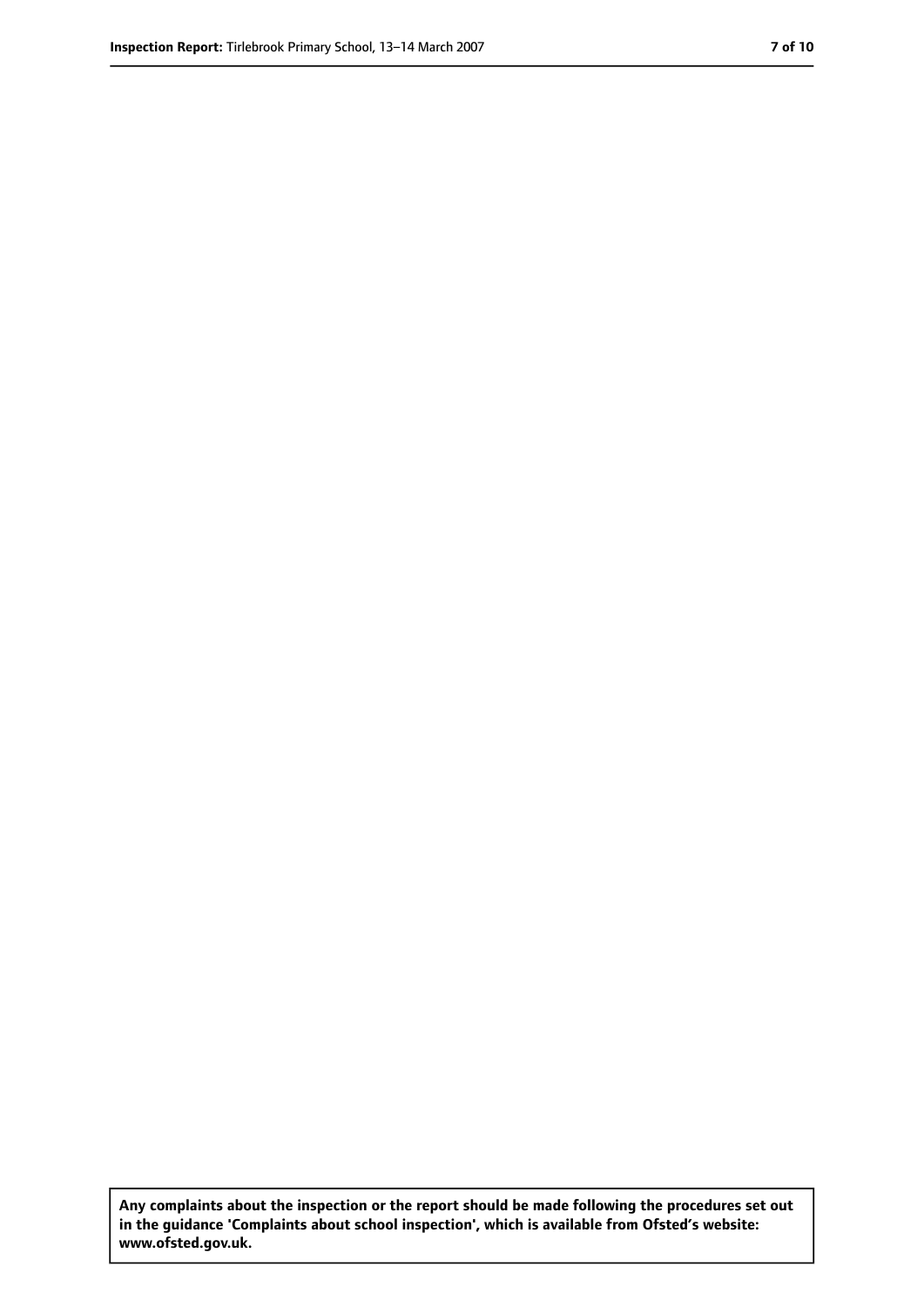#### **Annex A**

# **Inspection judgements**

| Key to judgements: grade 1 is outstanding, grade 2 good, grade 3 satisfactory, and grade 4 | <b>School</b>  |
|--------------------------------------------------------------------------------------------|----------------|
| inadeauate                                                                                 | <b>Overall</b> |

## **Overall effectiveness**

| How effective, efficient and inclusive is the provision of education, integrated<br>care and any extended services in meeting the needs of learners? |     |
|------------------------------------------------------------------------------------------------------------------------------------------------------|-----|
| How well does the school work in partnership with others to promote learners'<br>well-being?                                                         |     |
| The quality and standards in the Foundation Stage                                                                                                    |     |
| The effectiveness of the school's self-evaluation                                                                                                    |     |
| The capacity to make any necessary improvements                                                                                                      |     |
| Effective steps have been taken to promote improvement since the last<br>inspection                                                                  | Yes |

## **Achievement and standards**

| How well do learners achieve?                                                                               |  |
|-------------------------------------------------------------------------------------------------------------|--|
| The standards <sup>1</sup> reached by learners                                                              |  |
| How well learners make progress, taking account of any significant variations between<br>groups of learners |  |
| How well learners with learning difficulties and disabilities make progress                                 |  |

#### **Personal development and well-being**

| How good is the overall personal development and well-being of the<br>learners?                                  |  |
|------------------------------------------------------------------------------------------------------------------|--|
| The extent of learners' spiritual, moral, social and cultural development                                        |  |
| The behaviour of learners                                                                                        |  |
| The attendance of learners                                                                                       |  |
| How well learners enjoy their education                                                                          |  |
| The extent to which learners adopt safe practices                                                                |  |
| The extent to which learners adopt healthy lifestyles                                                            |  |
| The extent to which learners make a positive contribution to the community                                       |  |
| How well learners develop workplace and other skills that will contribute to<br>their future economic well-being |  |

### **The quality of provision**

| How effective are teaching and learning in meeting the full range of the<br>learners' needs?          |  |
|-------------------------------------------------------------------------------------------------------|--|
| How well do the curriculum and other activities meet the range of needs<br>and interests of learners? |  |
| How well are learners cared for, guided and supported?                                                |  |

 $^1$  Grade 1 - Exceptionally and consistently high; Grade 2 - Generally above average with none significantly below average; Grade 3 - Broadly average to below average; Grade 4 - Exceptionally low.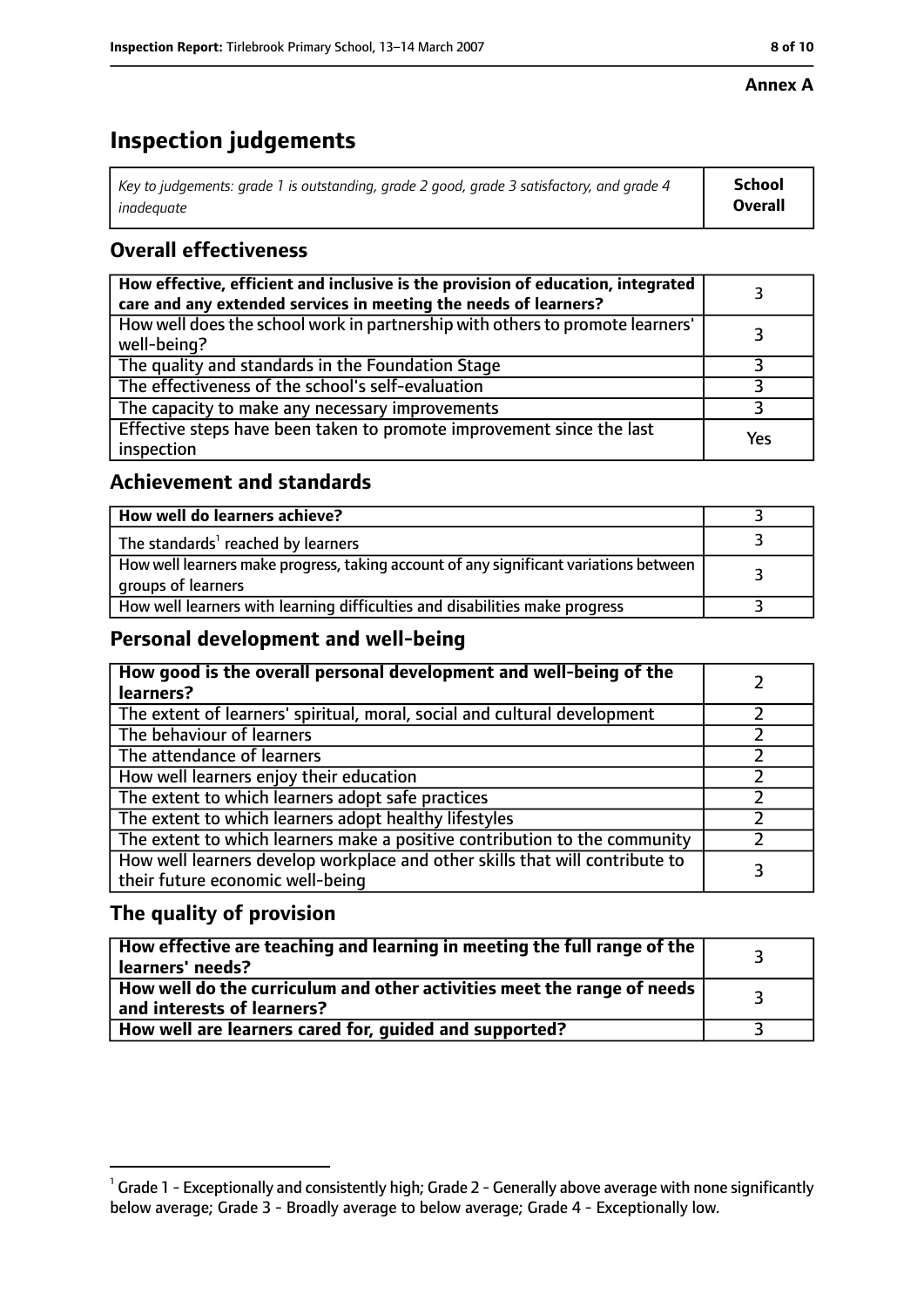# **Leadership and management**

| How effective are leadership and management in raising achievement<br>and supporting all learners?                                              | 3   |
|-------------------------------------------------------------------------------------------------------------------------------------------------|-----|
| How effectively leaders and managers at all levels set clear direction leading<br>to improvement and promote high quality of care and education |     |
| How effectively performance is monitored, evaluated and improved to meet<br>challenging targets                                                 | 3   |
| How well equality of opportunity is promoted and discrimination tackled so<br>that all learners achieve as well as they can                     | 3   |
| How effectively and efficiently resources, including staff, are deployed to<br>achieve value for money                                          | 3   |
| The extent to which governors and other supervisory boards discharge their<br>responsibilities                                                  | 3   |
| Do procedures for safequarding learners meet current government<br>requirements?                                                                | Yes |
| Does this school require special measures?                                                                                                      | No  |
| Does this school require a notice to improve?                                                                                                   | No  |